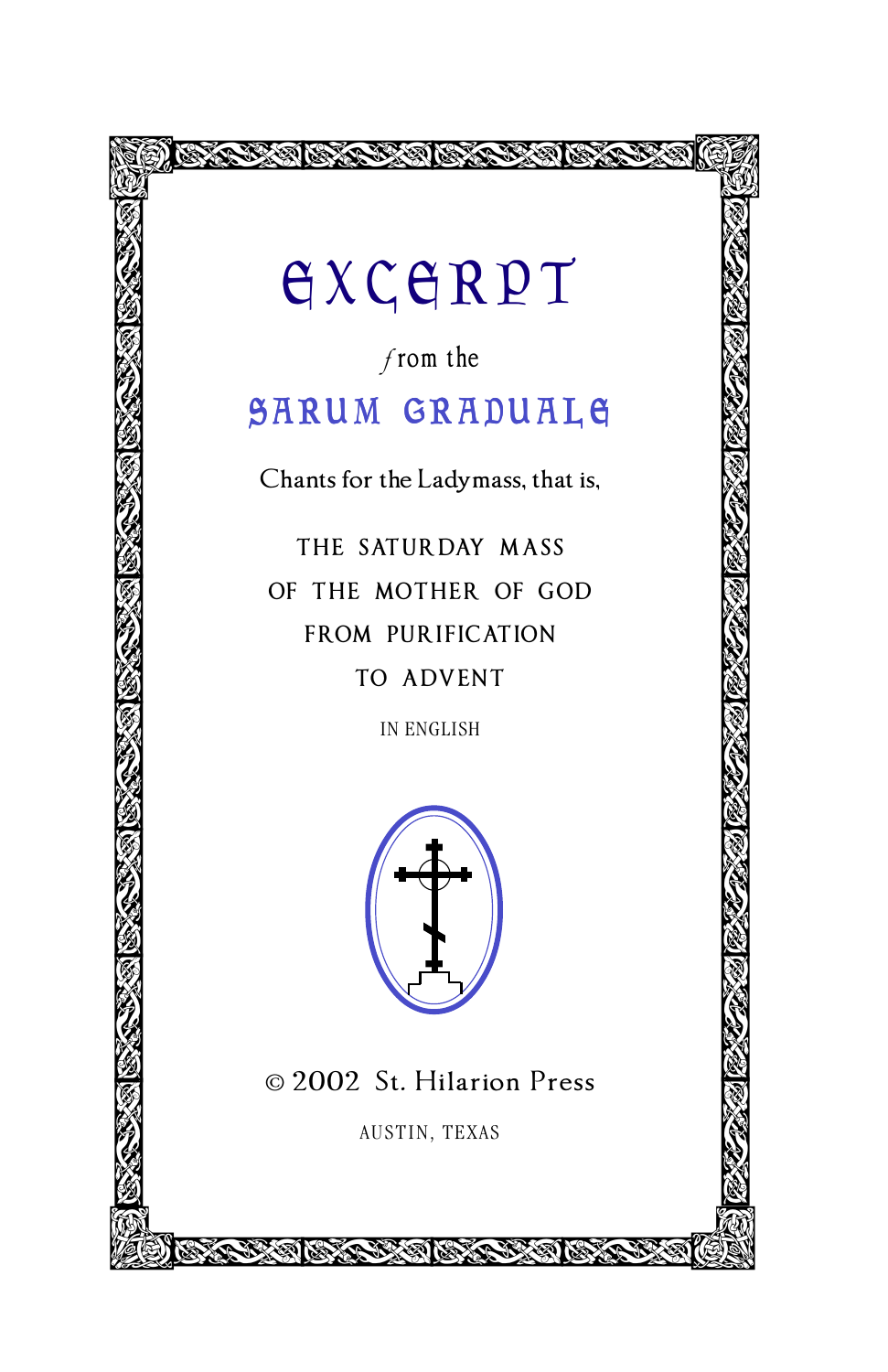## Commemoration of Our Lady

Saturdays between Purification & Advent

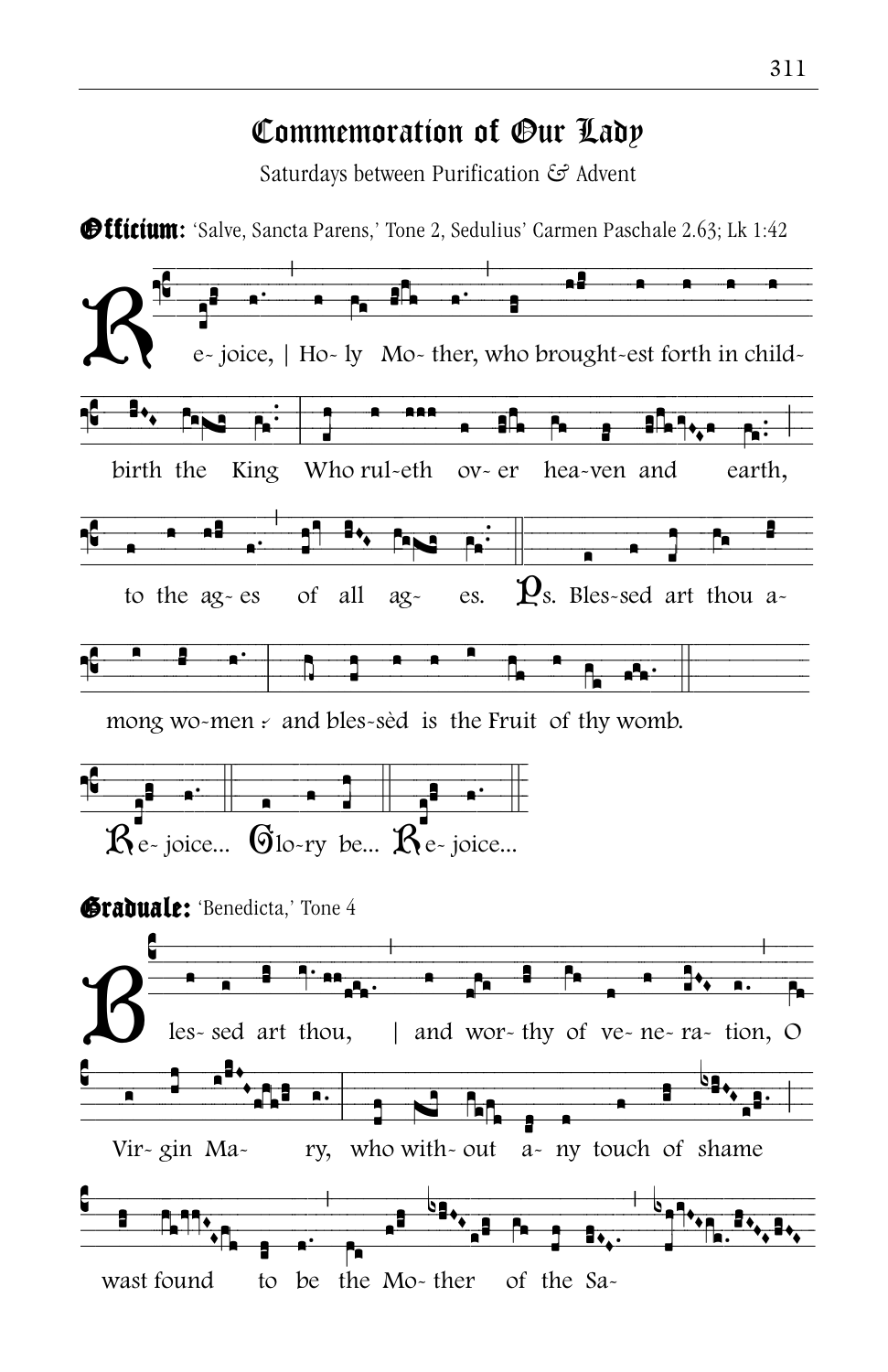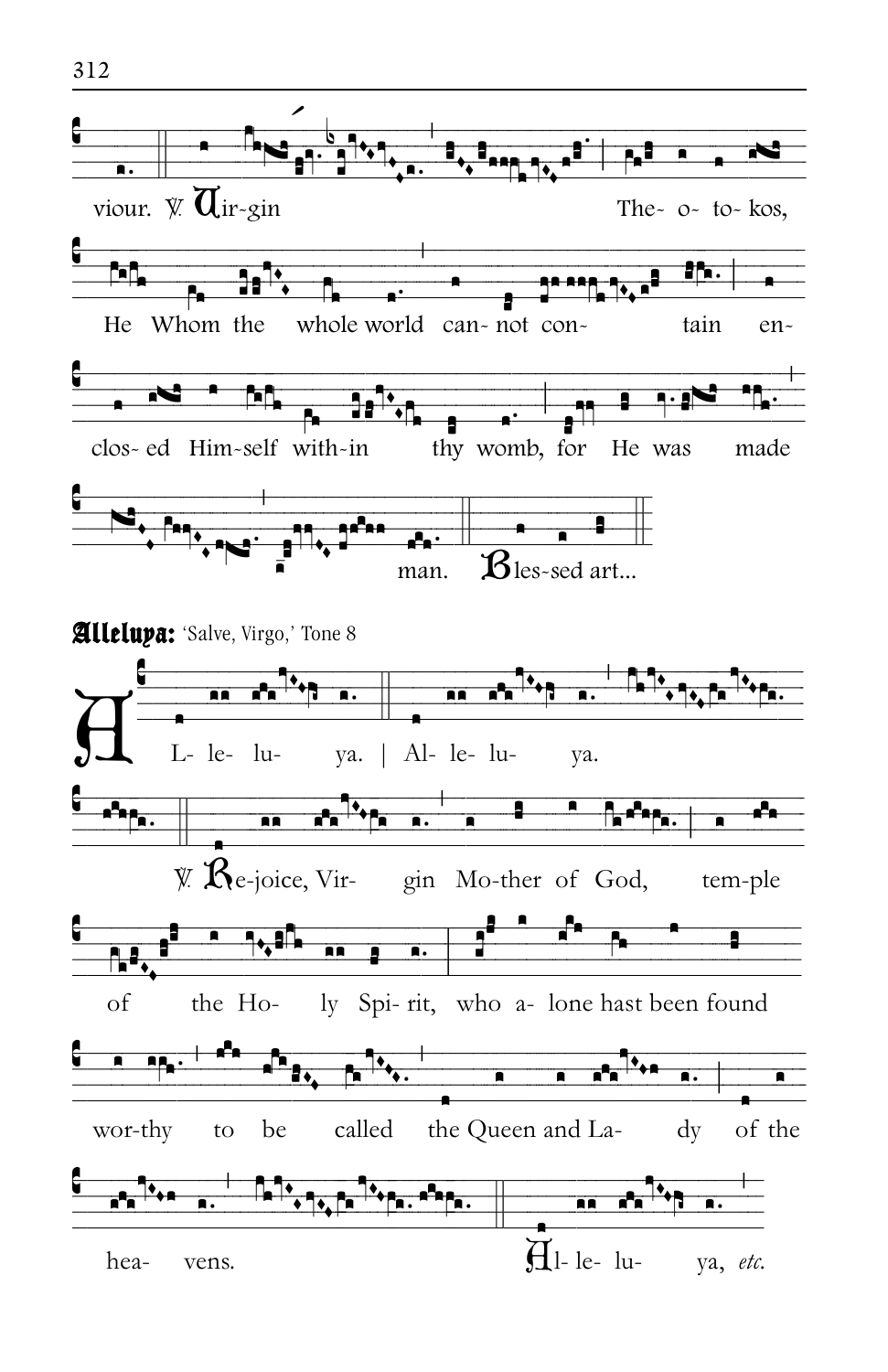## Sequence: 'Ave mundi spes'

Rejoice, Mary, hope of the world; rejoice, O meek; Rejoice, O compassionate; rejoice, O full of grace. Rejoice, peerless Virgin, who art revealed In that bush which suffered not any loss from fire.

Rejoice, O comely rose; rejoice, O dear rod of Jesse, Whose Fruit unbound the chains of our great sorrow. Rejoice, thou that hast no equal; Thou hast restored joy to the earth which had wept for so long.

Rejoice, O thou whose womb brought forth a Son Contrary to the laws of mortal nature. Rejoice, O lamp of virgins, for through thee the Light which is on high Illumined those whom darkness had held fast.

Rejoice, O Virgin of whom heaven's King was willing to be born, And to be nourished on thy milk. Rejoice, O jewel, and heaven's luminary! Rejoice, O sanctuary of the Holy Spirit!

O how wondrous and how praiseworthy is this virginity, In which fruitfulness, which is come to pass Through the working of the Spirit, Paraclete, Shone forth with radiant brilliancy.

O how holy, how serene, how kindly, How gentle the Virgin is known to be, By whom slavery is abolished, heaven's portal opened, And freedom is restored.

O lily of chaste life, entreat thy Son, Who is salvation for the humble, That in the tear-streaked judgment He would not, Due to our sinful ways, cast us down into punishment:

But at thy holy prayer would cleanse us From the dross of our transgressions. In the household of light may He gather us all; Let every human creature say: Amen.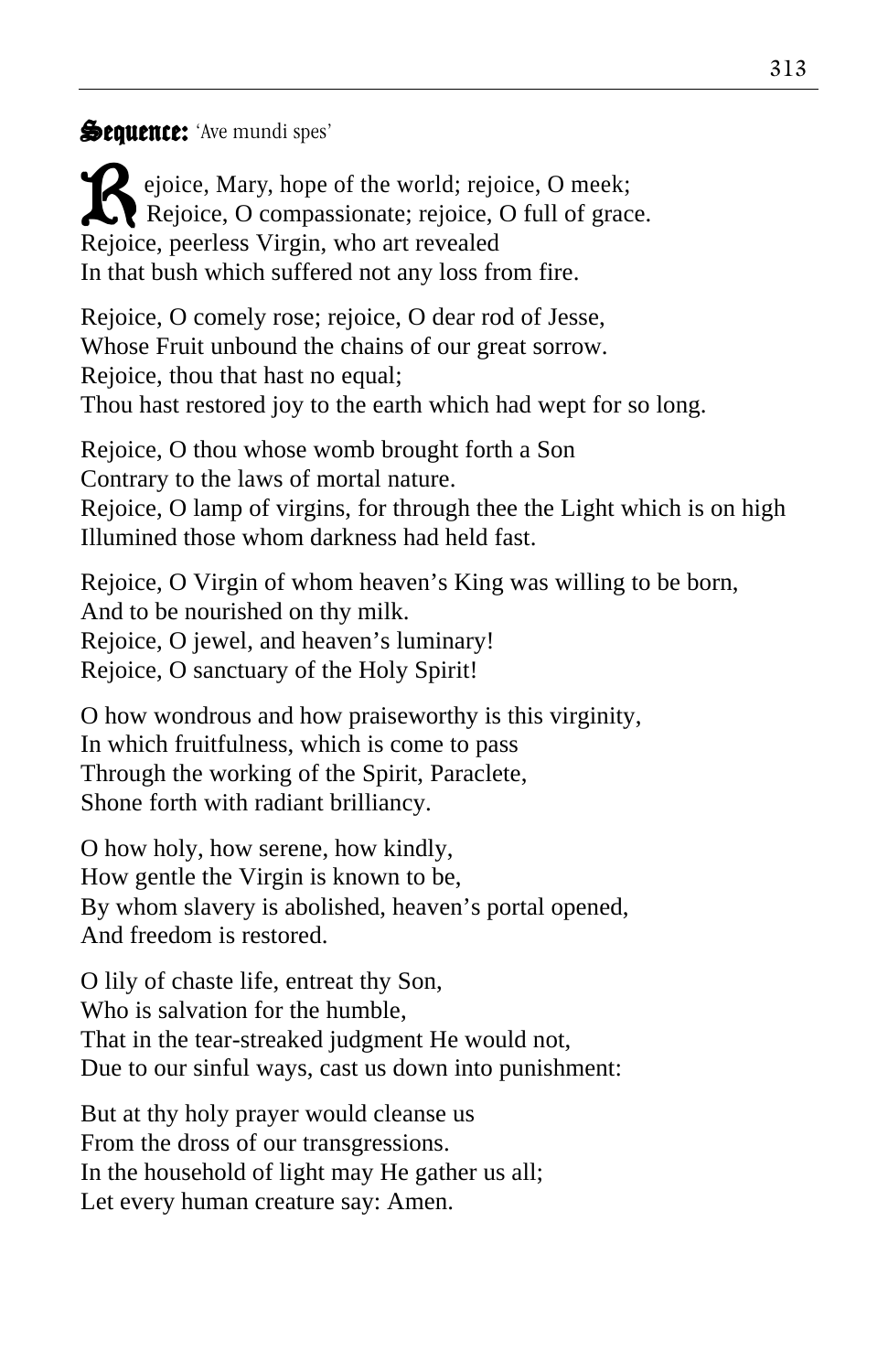

 $\mathbb{X}$   $\mathbf{\mathcal{B}}$  lessed art thou, O Virgin Mary, who hast borne the Lord, the Creator of the world; thou didst beget Him that made thee, and thou remainest a Virgin for ever.

 $\overline{O}$  ovful indeed ...

Communion: 'Beata viscera,' Tone 1